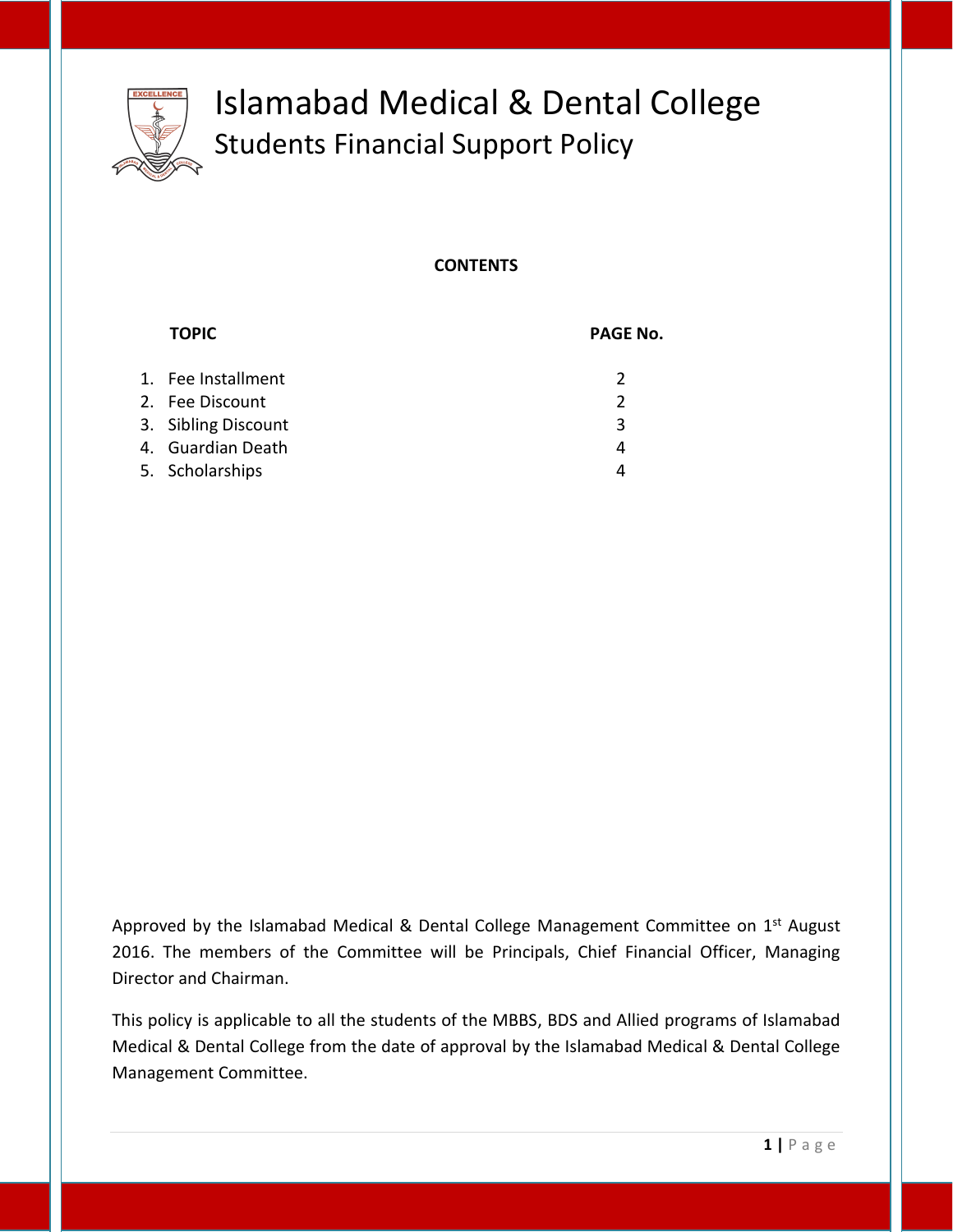## **1. Fee Installment.**

## **Rule**

After receiving 50 % Fee the remaining fee is extendable to the needy students in one or two Installments (Maximum) in the shape of post-dated instruments in the name of "Islamabad Medical & Dental College" till start of new session i.e. 1st January of every year.

## **Policy**

- No fee and other dues of previous academic years should be outstanding. Fee installment is allowed in special circumstances to the students with proven need due to financial hardships (Supporting Documents will be required);
- These applications will be accepted up till the fee payment due date only (Once Every Year);
- In case the Installment Cheques will be dishonored Rs. 10,000/- will be imposed as fine and if any plausible reason for dishonor of Cheque is confirmed the charges may be waived off.

#### **Procedure**

Appropriate application Form-VII (attached Annex-1) from Student Affairs Departments should be submitted to Finance Department, with complete details, duly signed by students, parents, HOD-Student Affairs and CFO for Final Approval from Principal/MD/Chairman with documentary evidence of financial hardship with post dated cheques in the name of "Islamabad Medical & Dental College". After approval from competent authority the finance department will inform the parents / student accordingly.

An interview regarding installments can be conducted by Management Committee and its decision stand final.

These rules, policies and procedures can be amended, changed or reassessed as and when required with the approval of competent authority of college.

## **2. Fee Discount**

## **Rule**

Fee concession / discount will be determined on the same formula reflecting in financial hardship. Normally the concession is allowed from 10% to 25 % of Tuition Fee. No fee shall be charged to 1% of the total no. of students every year who fulfill the academic criteria of getting more than 85% marks internally and annually with more than 90% attendance.

#### **Policy**

With reference to financial undertaking submitted at the time of admission, students are not allowed to apply for any financial assistance.

Such concession is applicable on tuition fee only and is for one session only and may be subject to other sessions with the approval of management committee.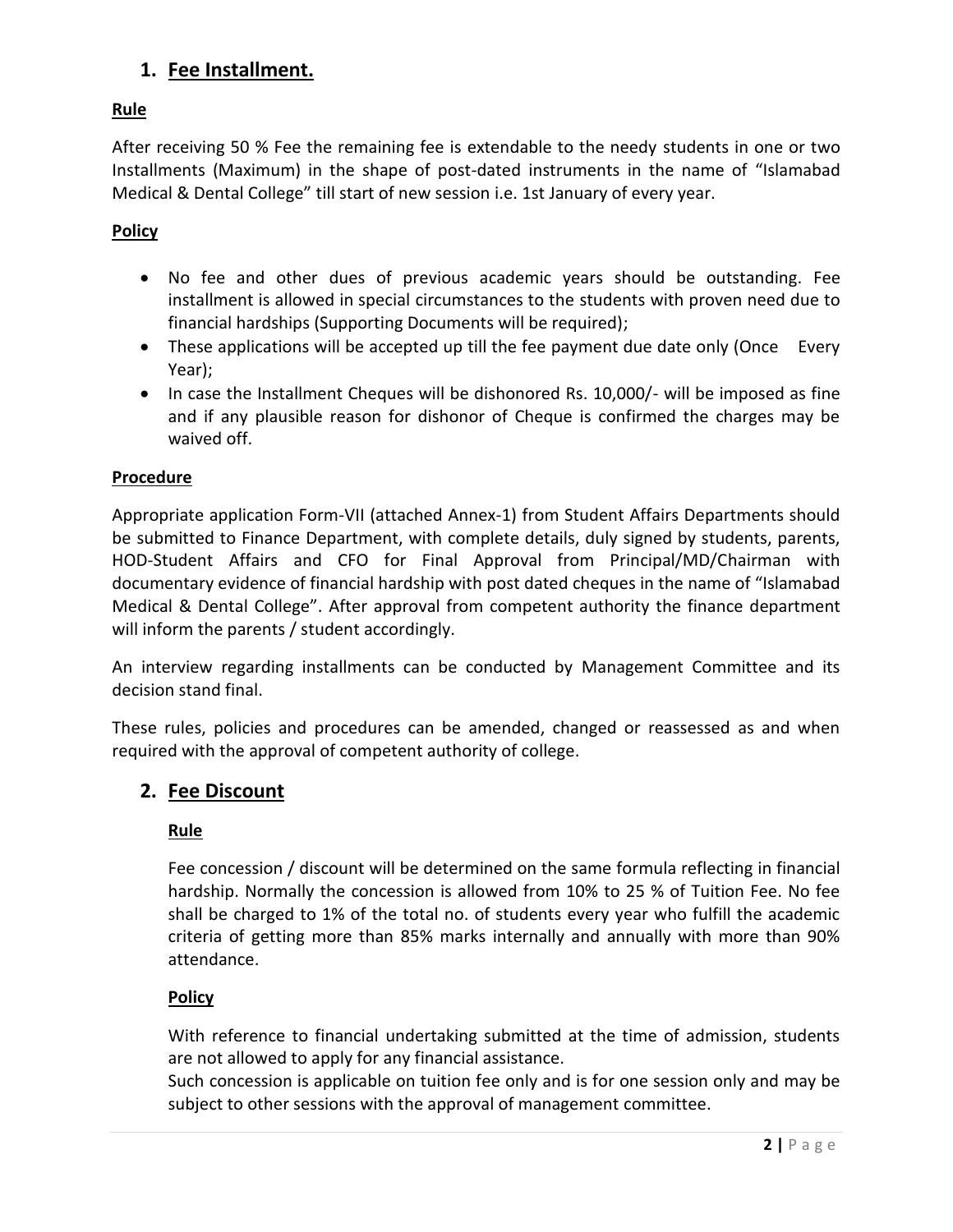## **Procedure**

Appropriate application Form-VII (attached Annex-1) from Student Affairs Departments should be submitted to Finance Department, with complete details, duly signed by students, parents, HOD-Student Affairs and CFO for Final Approval from Principal/MD/Chairman with documentary evidence of financial hardship with post dated cheques in the name of "Islamabad Medical & Dental College". After approval from competent authority the finance department will inform the parents / student accordingly.

An interview regarding installments can be conducted by Management Committee and its decision stand final.

These rules, policies and procedures can be amended, changed or reassessed as and when required with the approval of competent authority of college.

#### **3. Sibling Discount**

#### **Rule**

10 % Discount in Tuition Fee (T/F) on One (1) Sibling & 15 % Discount is Tuition Fee (T/F) on Three (3) Siblings 20 % Discount is Tuition Fee (T/F) on Four (4) Siblings.

#### **Policy**

- The effect of Discount will be given to the latest sibling admitted / enrolled in the college. The said siblings must be the current students of the college.
- If all the siblings are admitted in the same session 10 % Discount in Tuition Fee (T/F) will be allowed to each sibling or policy 1 should be adopted.

## **Procedure**

Appropriate application Form-VII (attached Annex-1) from Student Affairs Departments should be submitted to Finance Department, with complete details, duly signed by students, parents, HOD-Student Affairs and CFO for Final Approval from Principal/MD/Chairman with documentary evidence of financial hardship with post dated cheques in the name of "Islamabad Medical & Dental College". After approval from competent authority the finance department will inform the parents / student accordingly.

The decision of the committee shall stand final.

These rules, policies and procedures can be amended, changed or reassessed as and when required with the approval of competent authority of college.

## **4. Guardian Death**

## **Rule**

The fee can be waived off up to 50% in case of death of guardian.